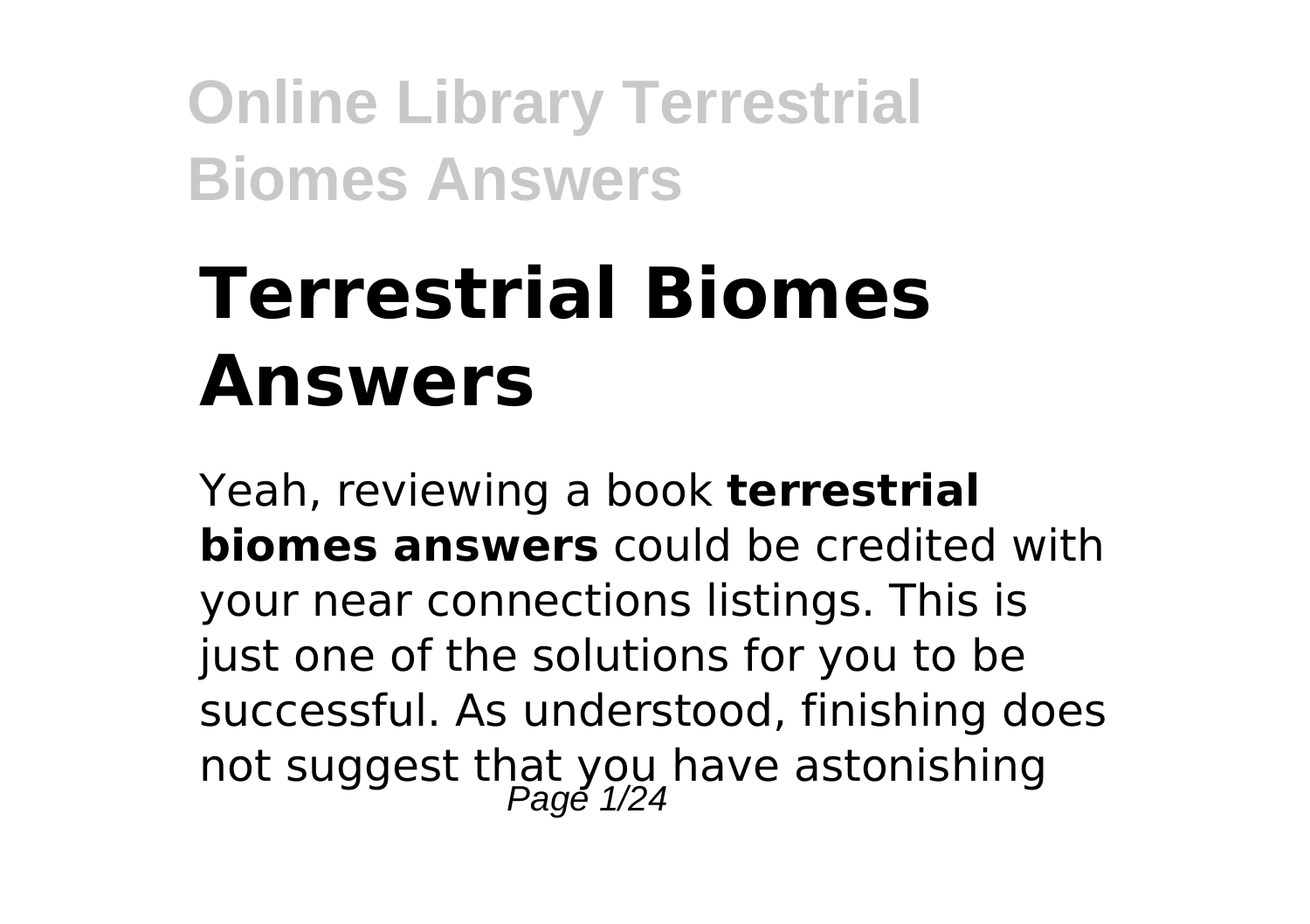points.

Comprehending as with ease as promise even more than other will have the funds for each success. adjacent to, the broadcast as without difficulty as insight of this terrestrial biomes answers can be taken as with ease as picked to act.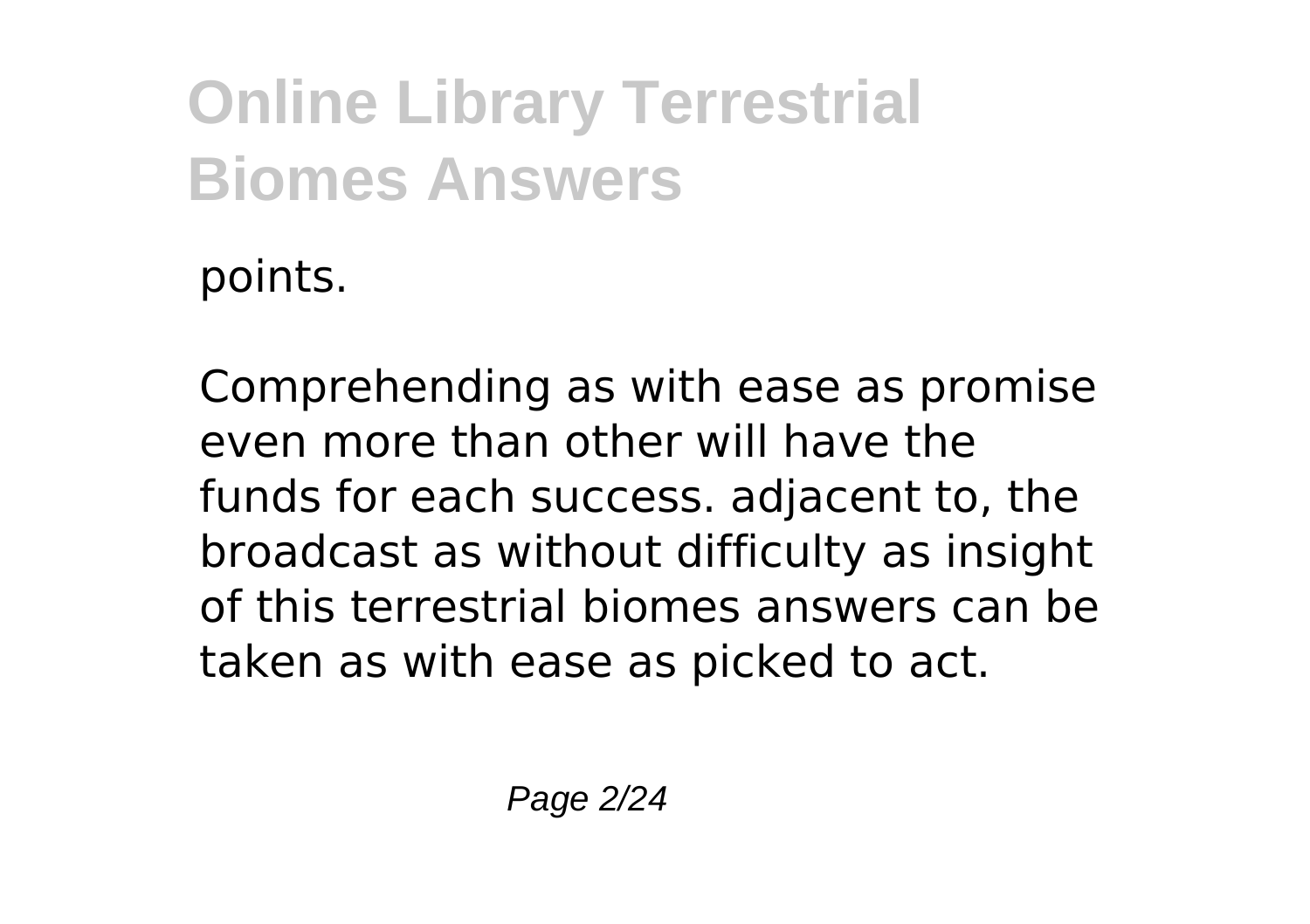There are specific categories of books on the website that you can pick from, but only the Free category guarantees that you're looking at free books. They also have a Jr. Edition so you can find the latest free eBooks for your children and teens.

#### **Terrestrial Biomes Answers**

Page 3/24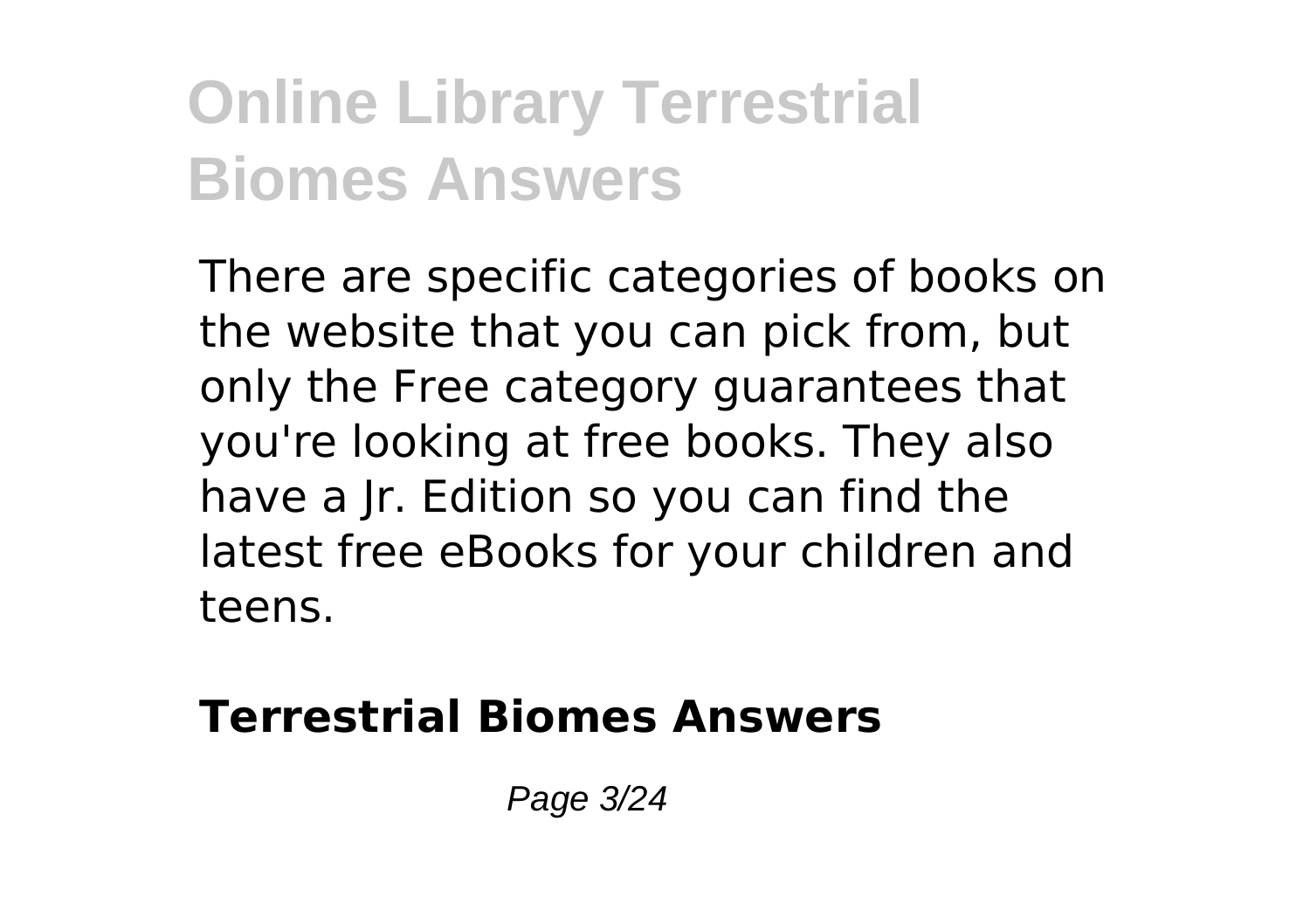ANSWER KEY: Terrestrial Biomes (Terrestrial refers to things related to land or the planet Earth) Biome Name Weather Landscape Plants & Animals Tropical Rain Forest forest. Lots of rainfall!! Warm weather. Moist and wet Many trees. Many plants. Many ferns and vines This Biome has the most diverse (meaning wide variety) of organisms.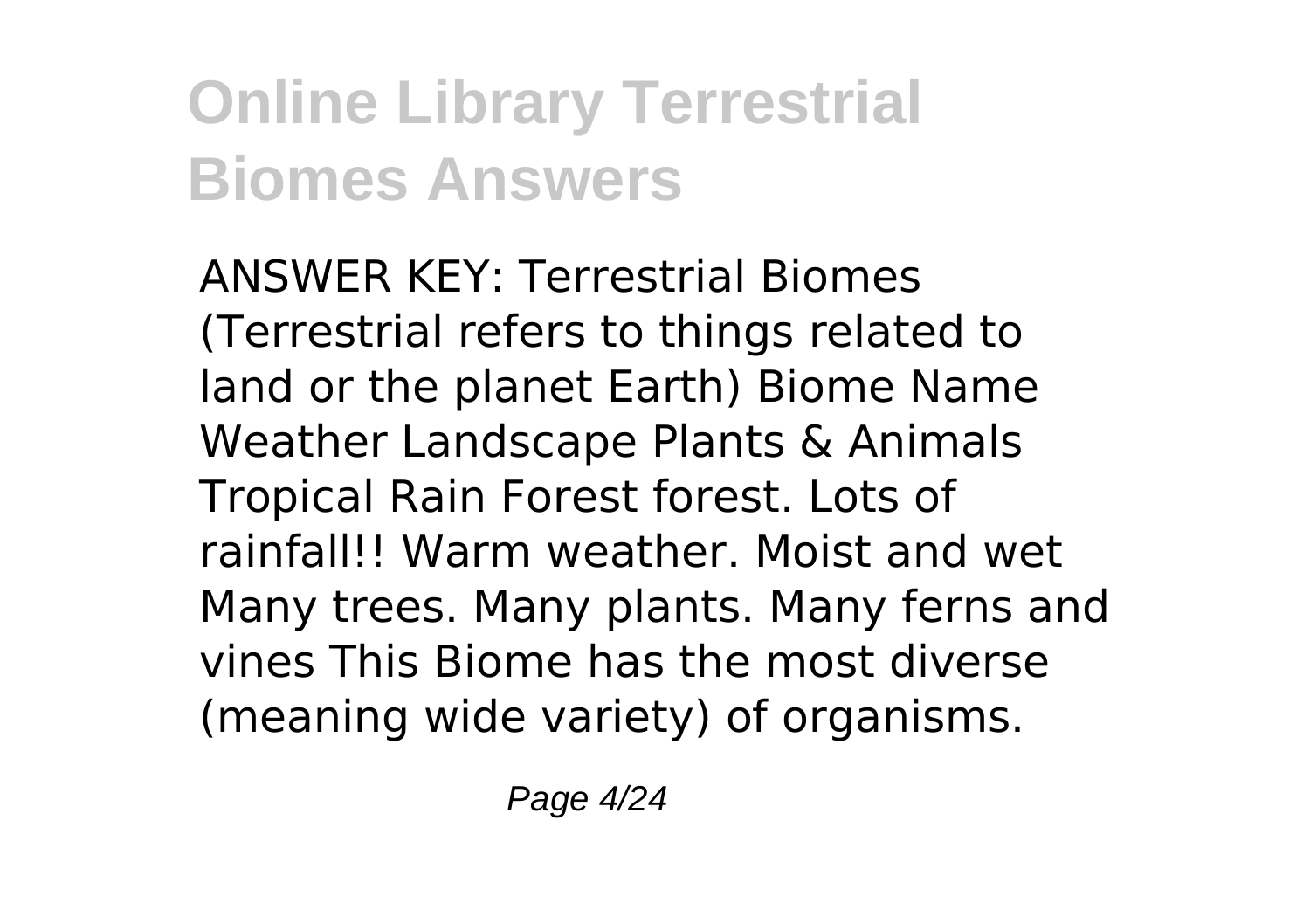**ANSWER KEY: Terrestrial Biomes** most diverse and hottest terrestrial biome, biome near the equator with warm climate wet weather and lush plant growth Temperate Deciduous Forest the biome characterized by warmer temperatures than the boreal forest and plenty of precipitation thats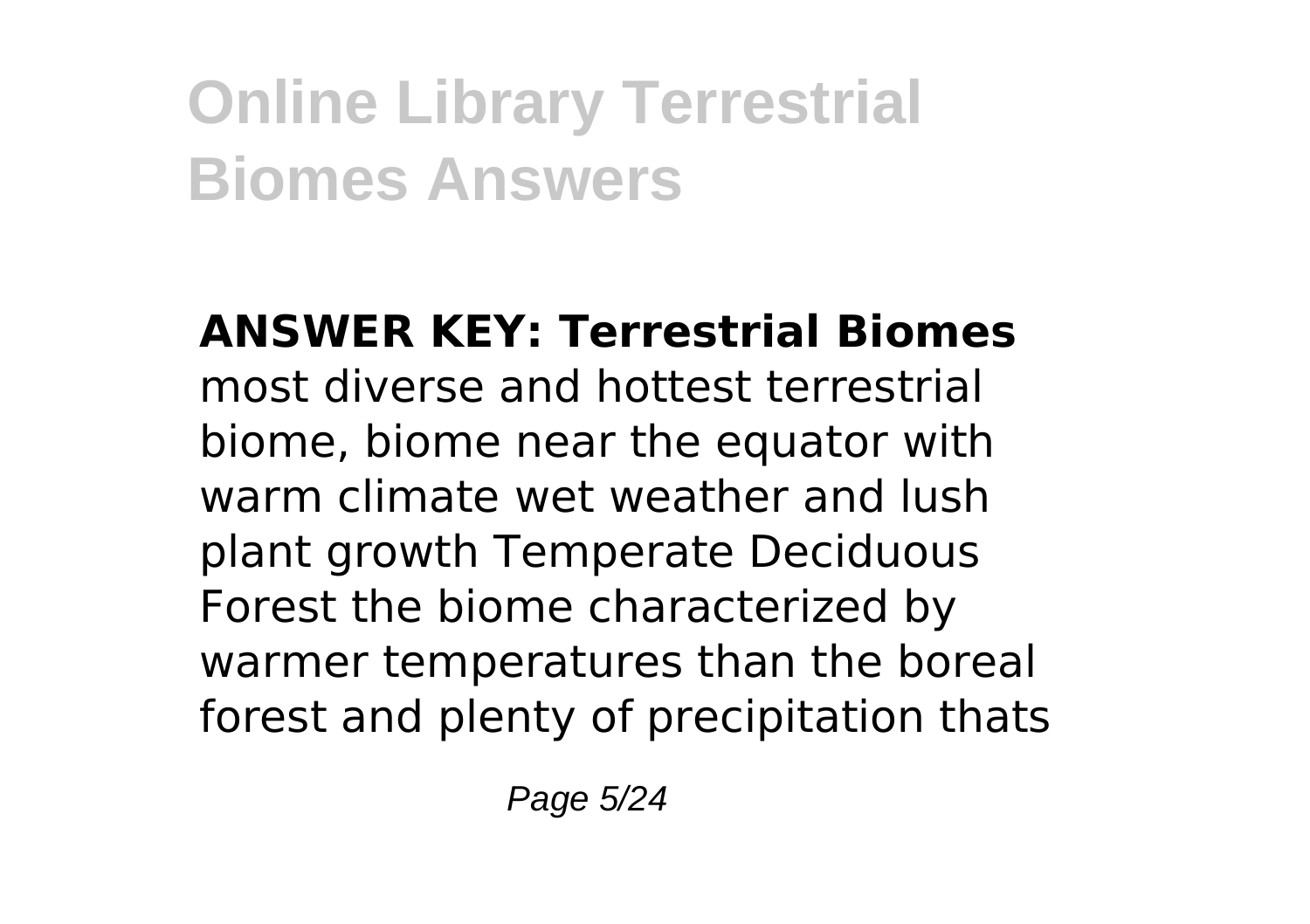huge forests of broadleaf trees; covers regions in southeastern Canada, and eastern United States; biome humans live in

### **Terrestrial Biomes Flashcards | Quizlet**

Which biome is this: low temperatures, long winters that prevents growth of

Page 6/24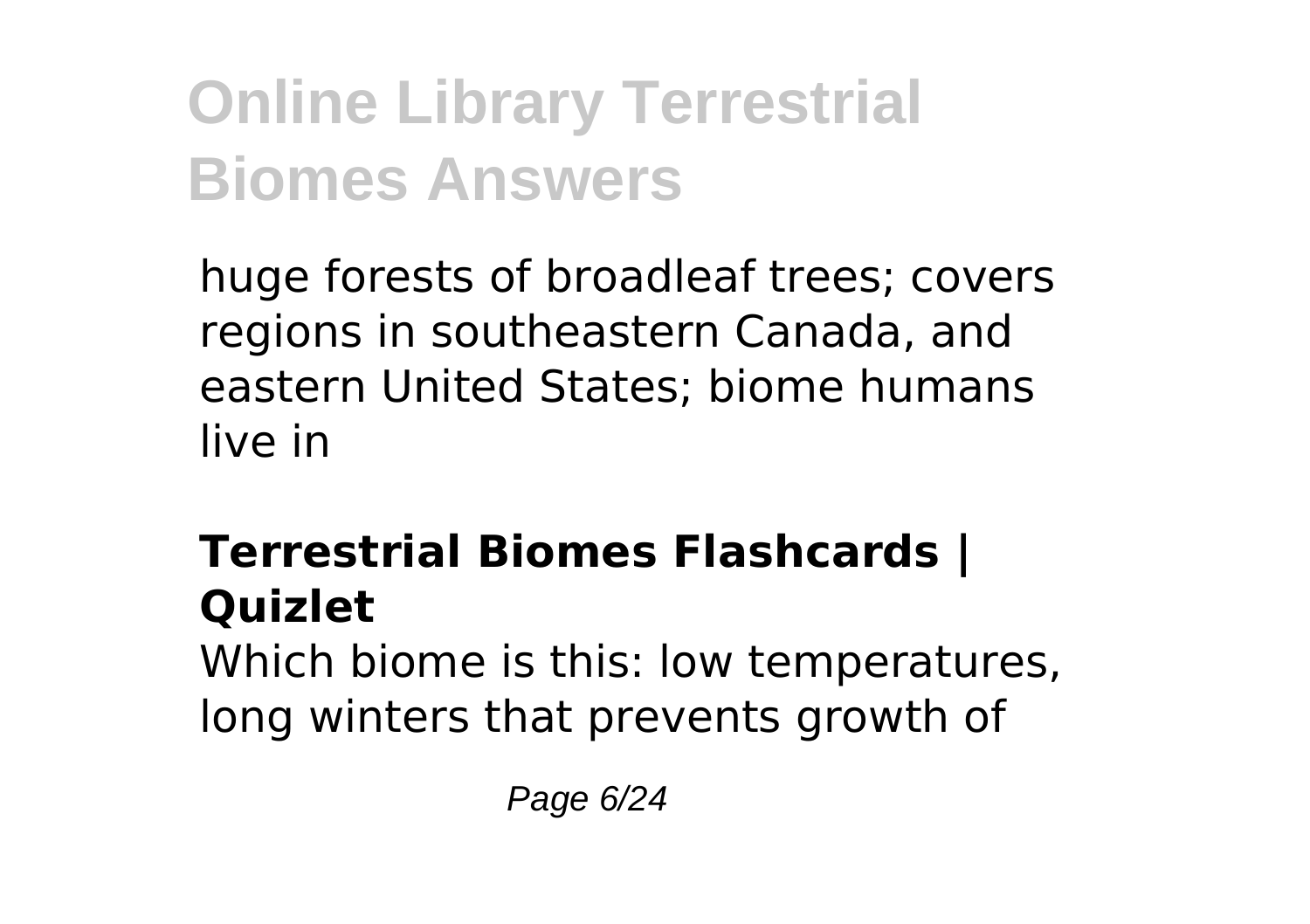trees; short grasses, reindeer, and musk ox. answer choices deciduous forest

#### **Terrestrial Biomes | Ecology Quiz - Quizizz**

Q. Which biome is this: canopy of trees, average rainfall of 155 inches, and is biologically diverse? answer choices. tropical rainforest. coniferous forest.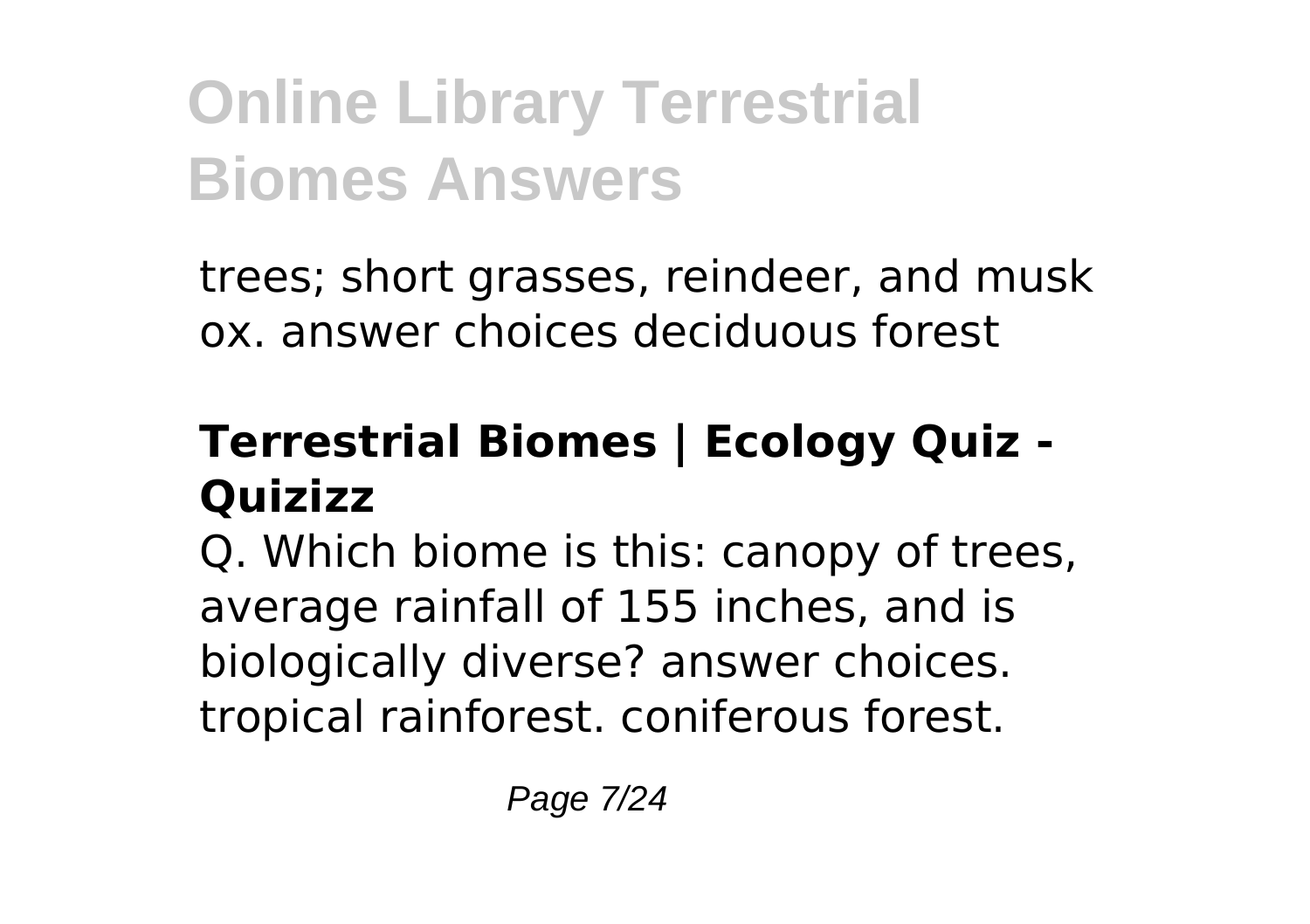temperate grassland. temperate deciduous forest.

#### **Terrestrial biomes | Ecology Quiz - Quizizz**

What are the major terrestrial biomes? The major terrestrial biomes are: tundra, taiga (or boreal forest), temperate forests, tropical forests, grasslands and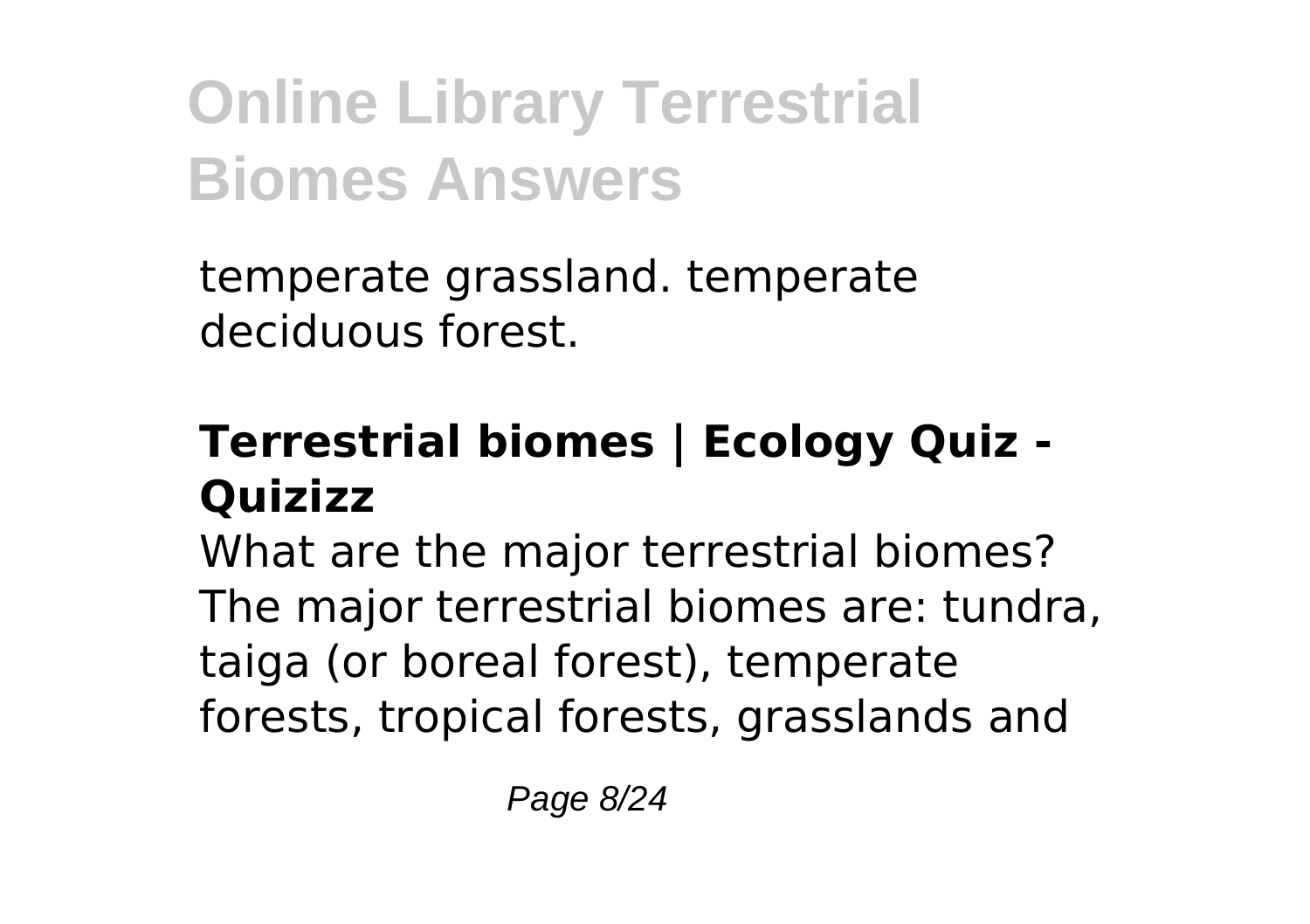deserts. Tundra

**World's Biomes - Biology Questions** Terrestrial areas characterized by vast open spaces containing occasional small shrubs and trees. Large, naturally occurring communities of plants and animals occupying a major habitat. A specific...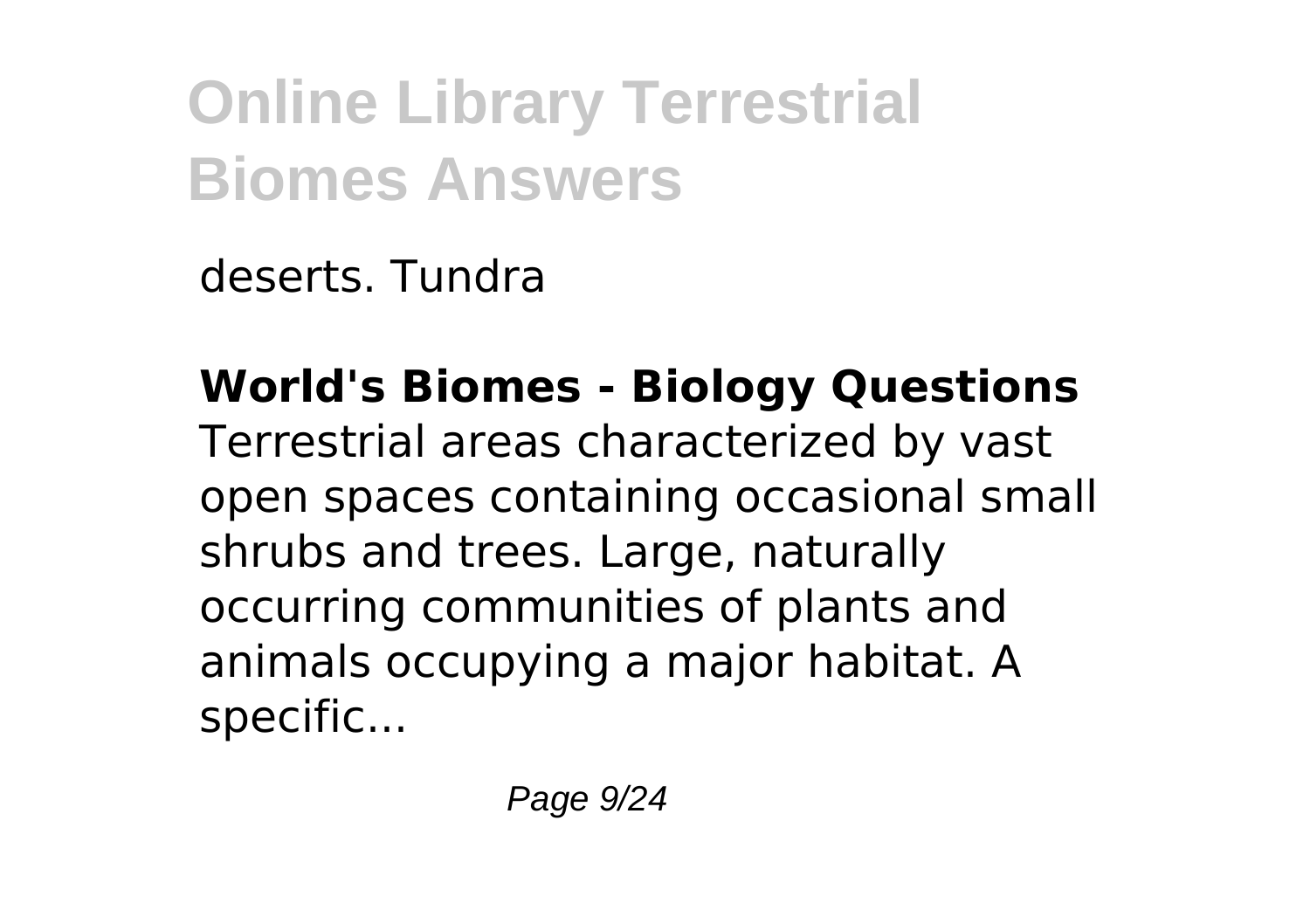#### **Terrestrial Biomes - Practice Test Questions & Chapter ...**

A biome is a community of plants and animals that occupy a distinct region. In this worksheet, you'll find a useful overview of terrestrial biomes: alpine, chaparral, deciduous forrest, desert, grasslands, taiga, tundra, and rainforest.

Page 10/24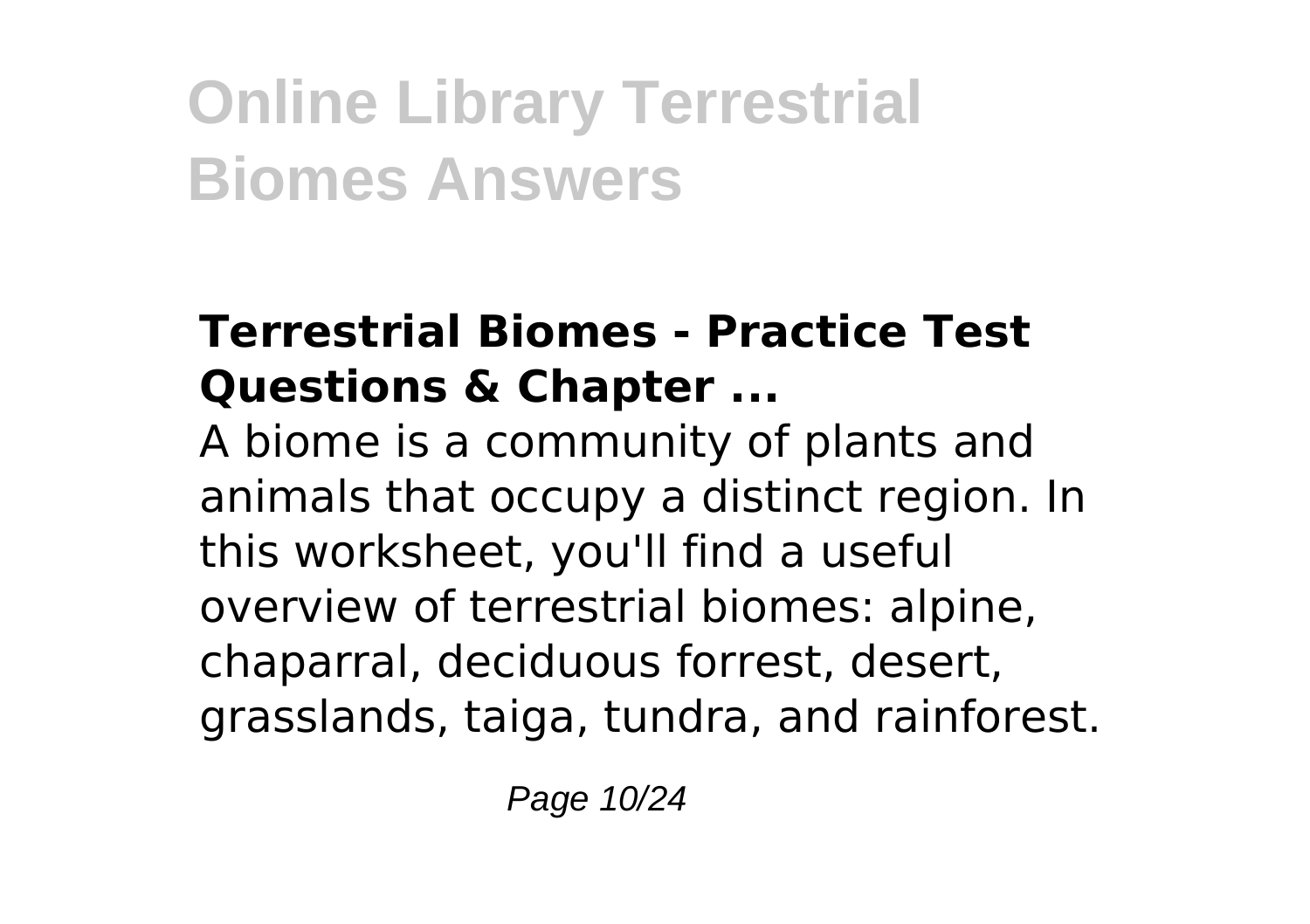#### **Terrestrial Biome Cheat Sheet | Worksheet | Education.com**

A warm and wet biome found between 20 degrees N and 20 degrees S of the equator, with little seasonal temperature variation and high precipitation. Tropical seasonal forest/savanna A biome marked by warm temperatures and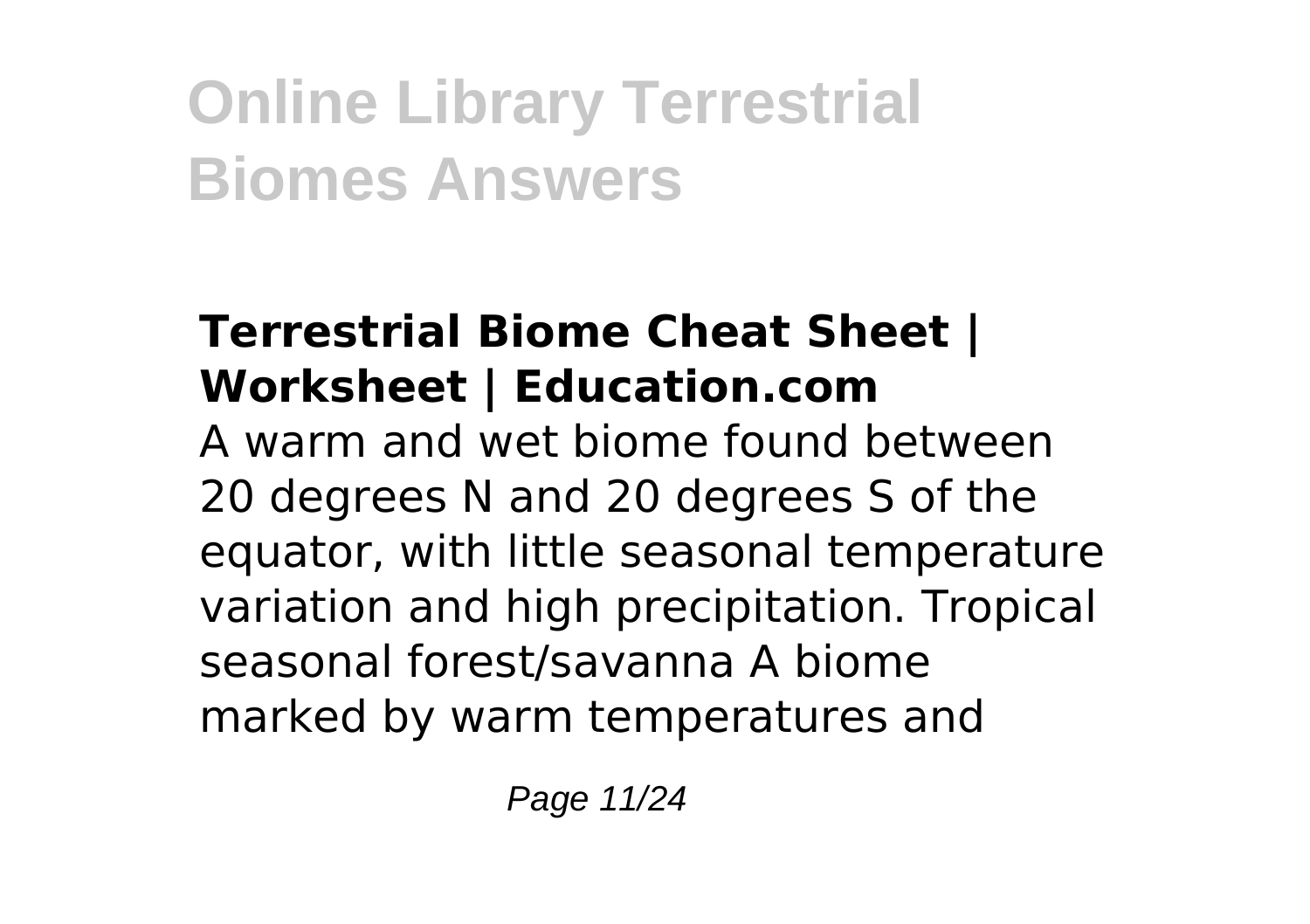distinct wet and dry seasons.

#### **Terrestrial and Aquatic Biomes (Modules 12 and 13 ...**

The World's Terrestrial Biomes WebQuest What is a Biome? Go to the following website and answer the questions below: 1. What is a Biome? A biome is a large geographical area of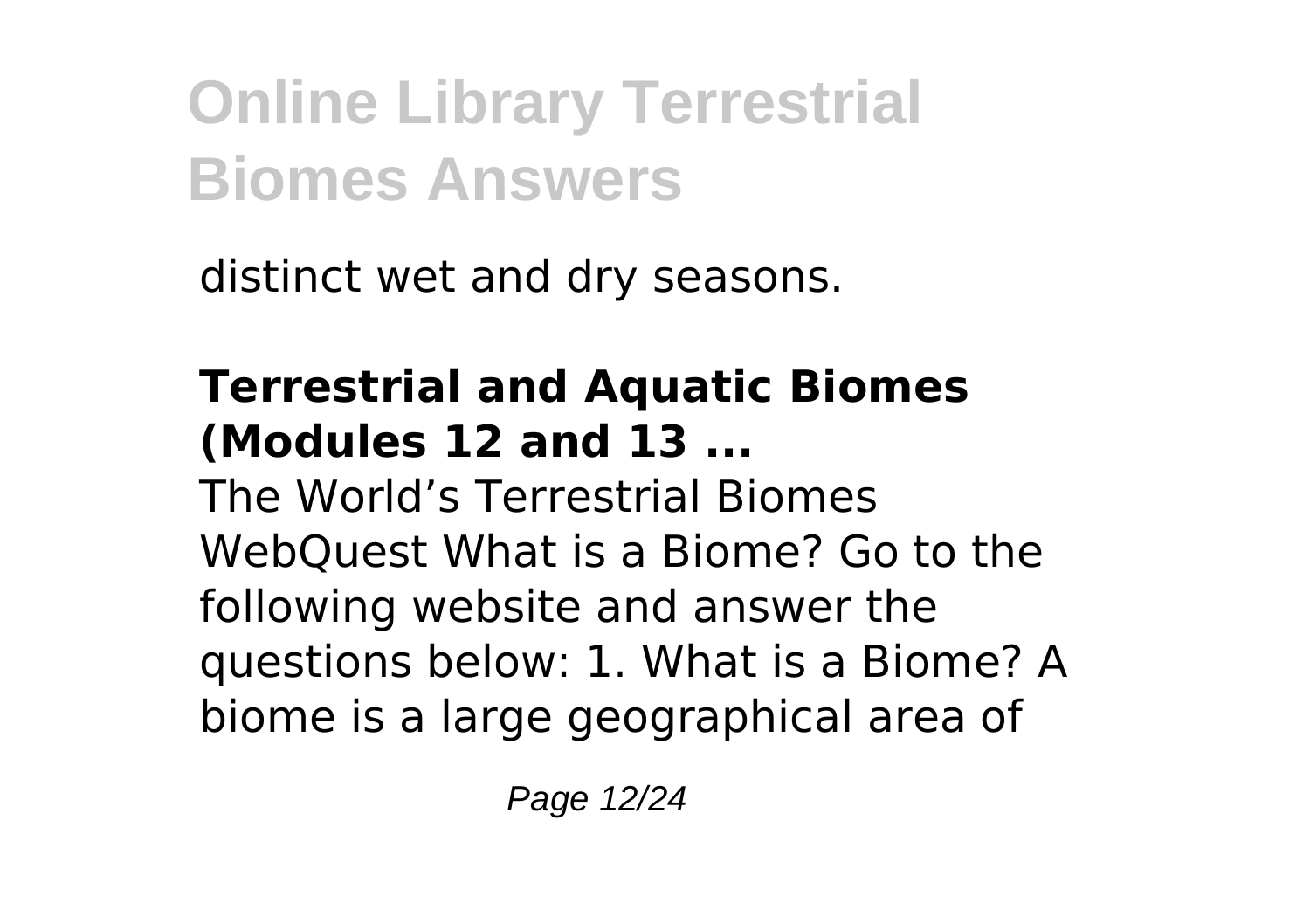distinctive plant and animal groups, which are adapted to that particular environment 2. What determines what type of biome can exist in a region? Climate and Geography 3.

#### **What\_is\_a\_Biome.docx - The Worlds Terrestrial Biomes ...** BIOMES: OUR EARTH'S MAJOR LIFE

Page 13/24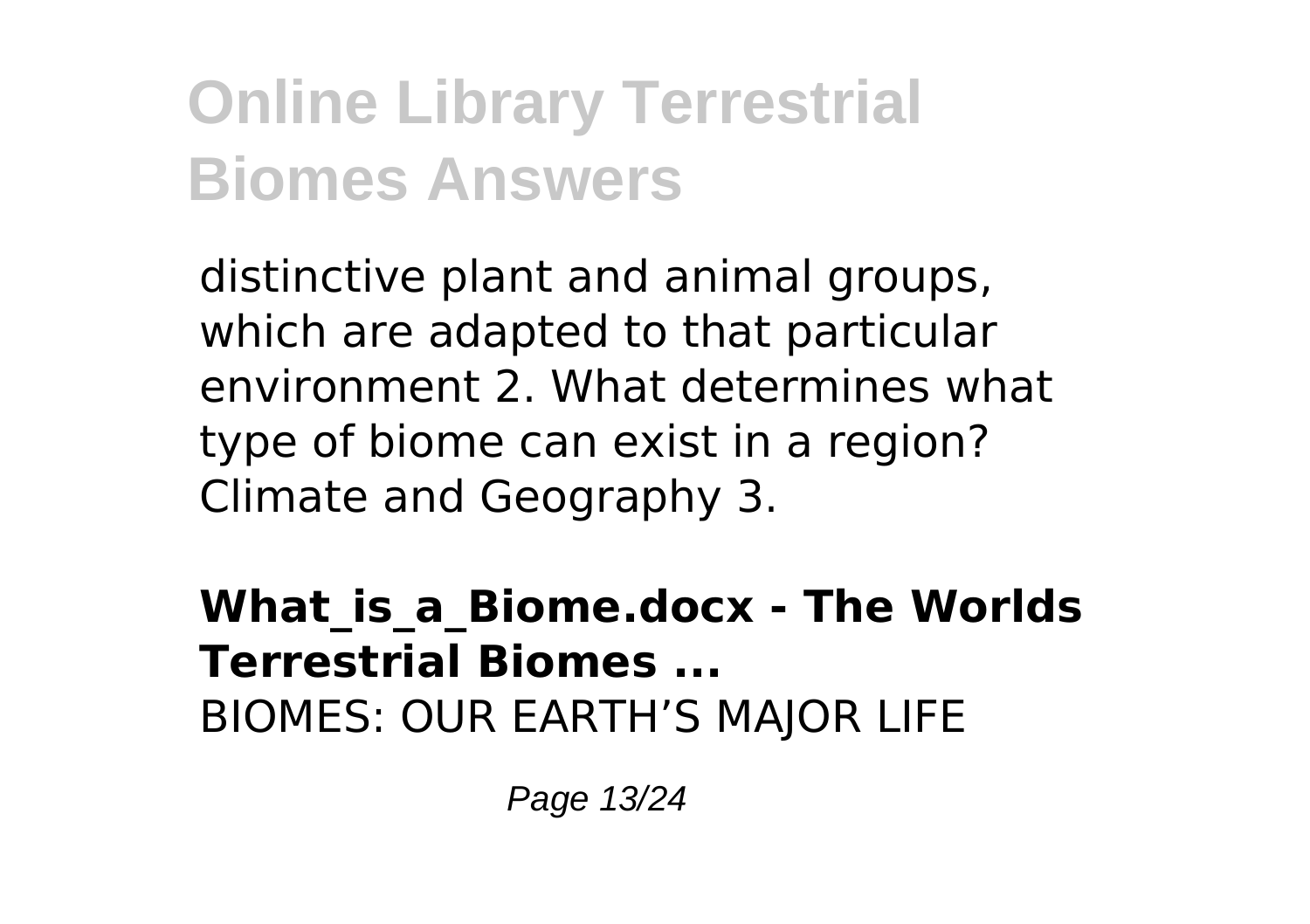ZONES. PRE-TEST . W/ANSWERS. True or False. Directions: Label each statement with a "T" if it is true or "F" if it is false. \_\_F\_\_1. The word "biome" is a name to define an area that has a major community of plants and animals. Biome is geographical area w/similar climate and plant/animal life. F 2.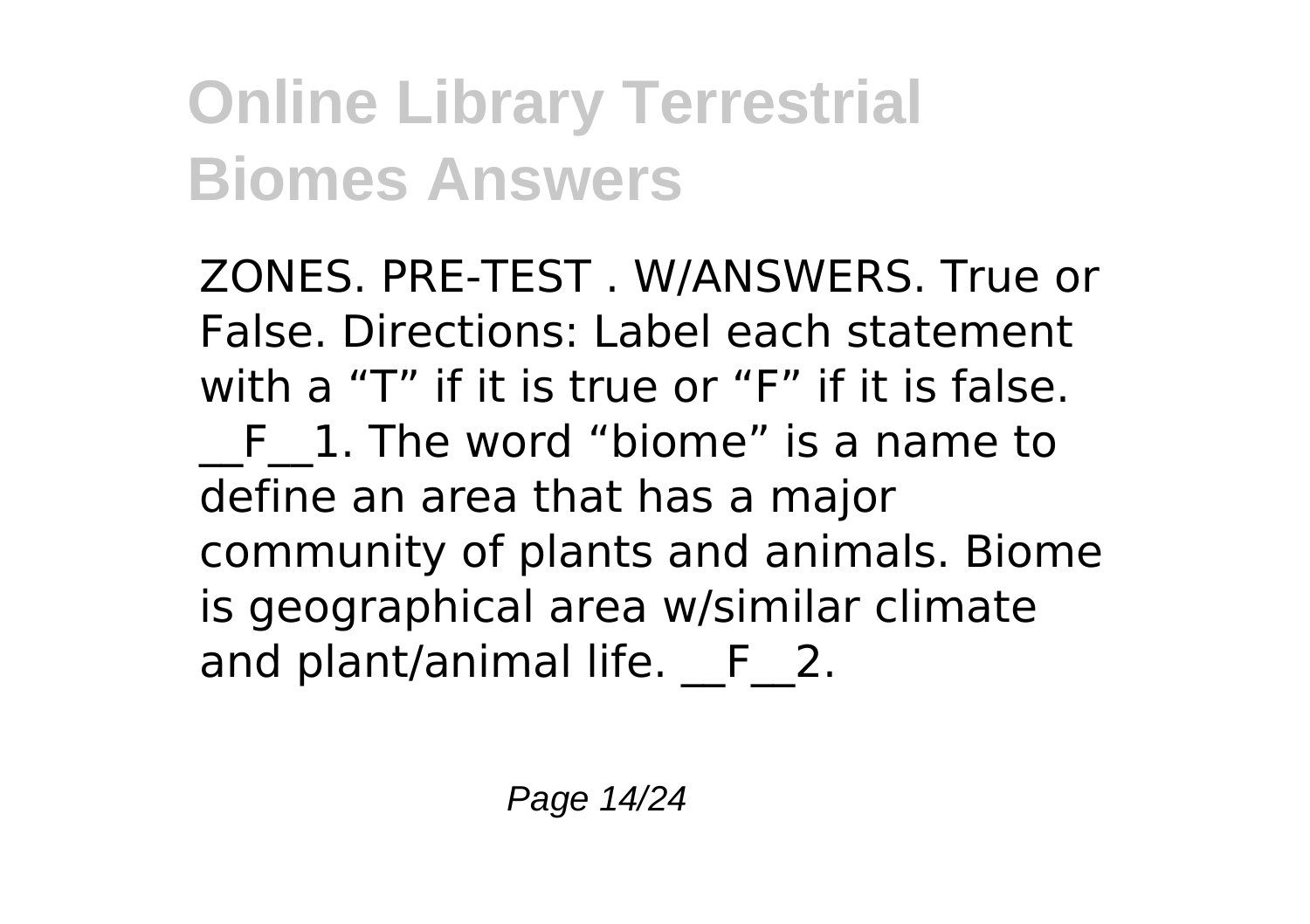#### **BIOMES: OUR EARTH'S MAJOR LIFE ZONES**

Biomes are a complex biotic community separated by distinctive animal and plant species and kept under the climatic conditions of the region.Freshwater Biomes are ponds, lakes, streams, rivers, and...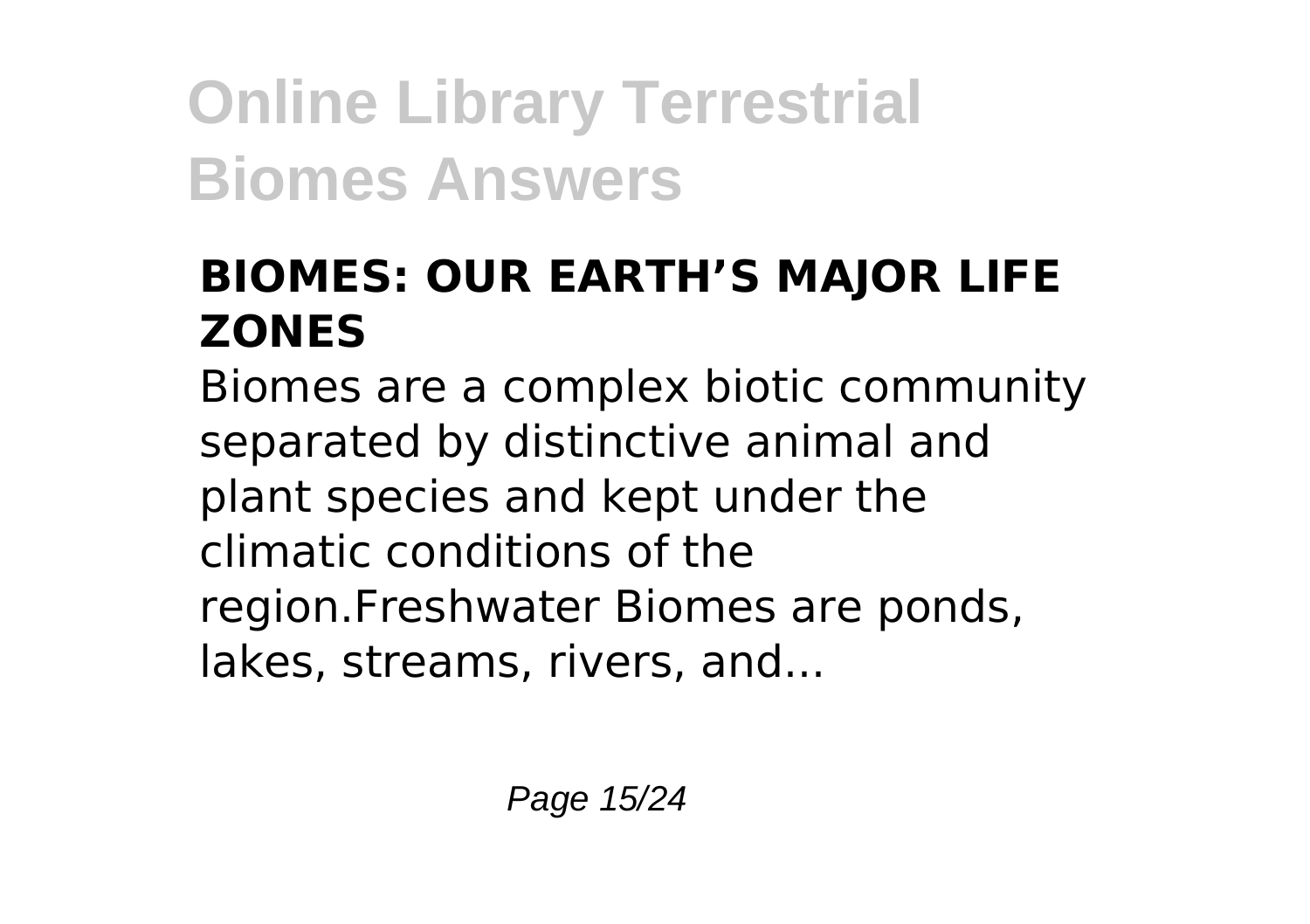#### **What are the 8 major terrestrial biomes? - Answers**

The Earth has terrestrial biomes and aquatic biomes. Aquatic biomes include both freshwater and marine environments. There are eight major terrestrial biomes: tropical wet forests, savannas, subtropical deserts, chaparral, temperate grasslands, temperate

Page 16/24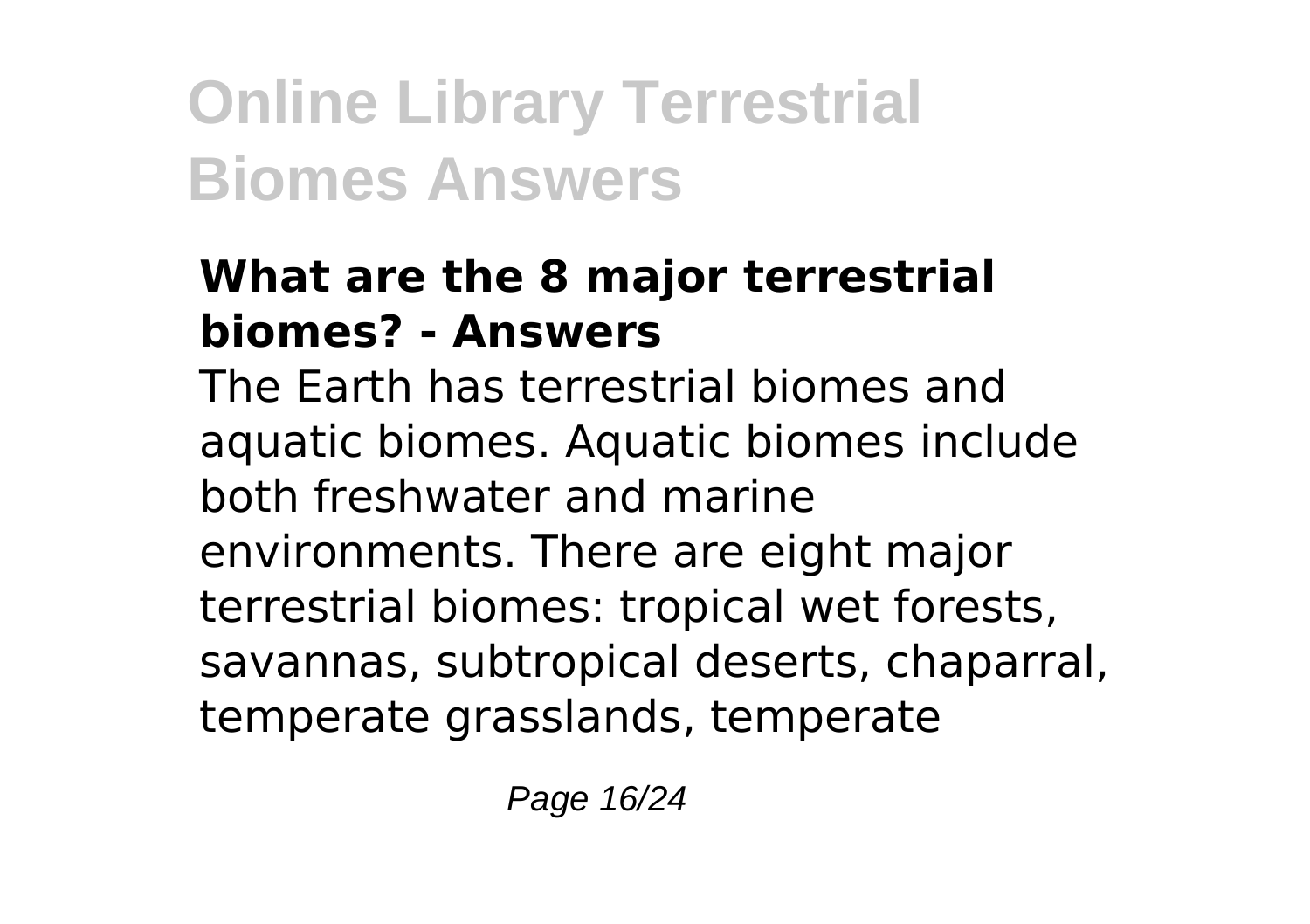forests, boreal forests, and Arctic tundra.

### **Terrestrial Biomes | Biology II**

There are eight major terrestrial biomes: tropical rainforests, savannas, subtropical deserts, chaparral, temperate grasslands, temperate forests, boreal forests, and Arctic tundra. Biomes are large-scale environments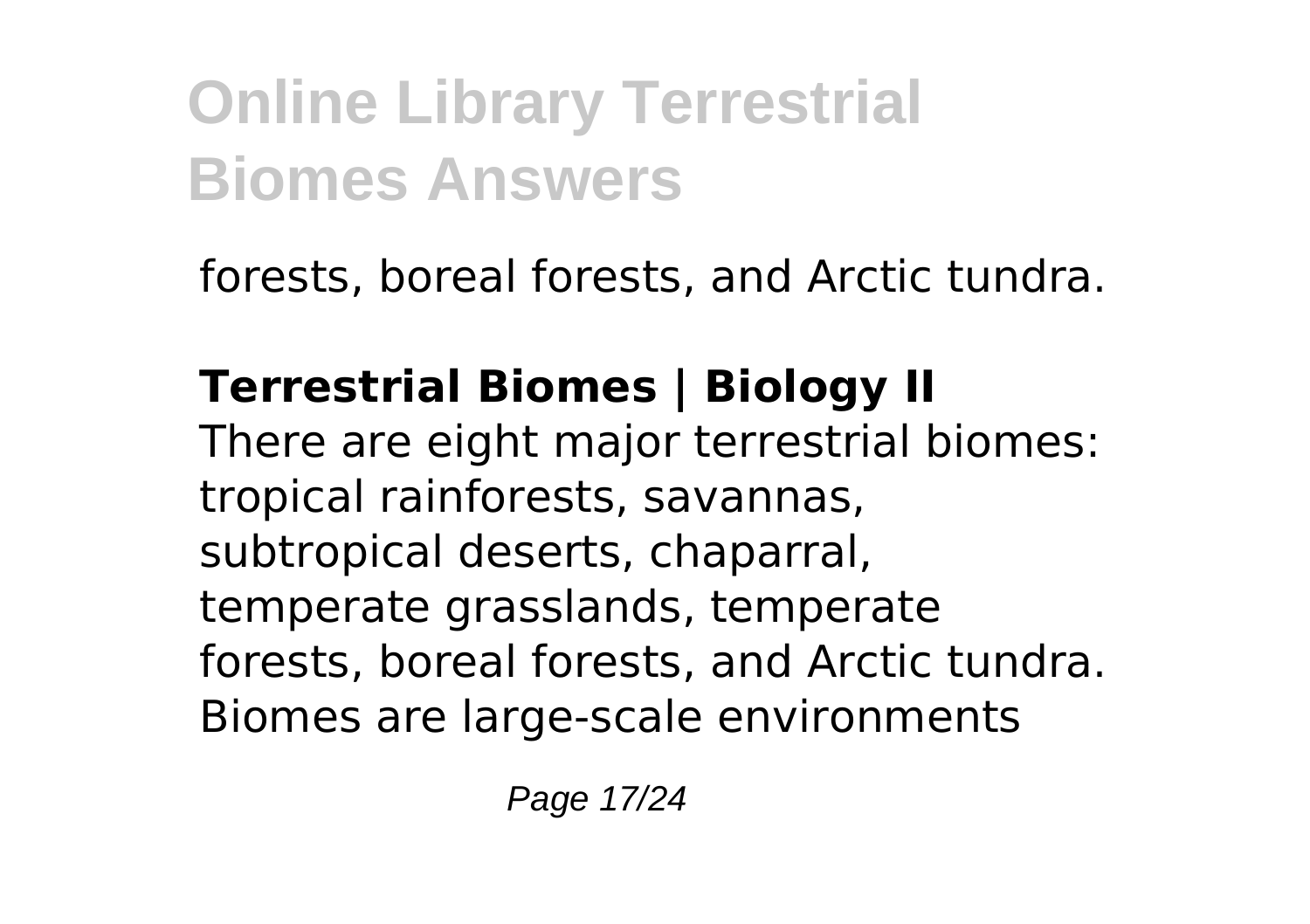that are distinguished by characteristic temperature ranges and amounts of precipitation.

#### **3.3 Terrestrial Biomes – Environmental Biology**

Terrestrial Biomes Tundra - A terrestrial biome with low, shrubby or mat-like vegetation found at extremely high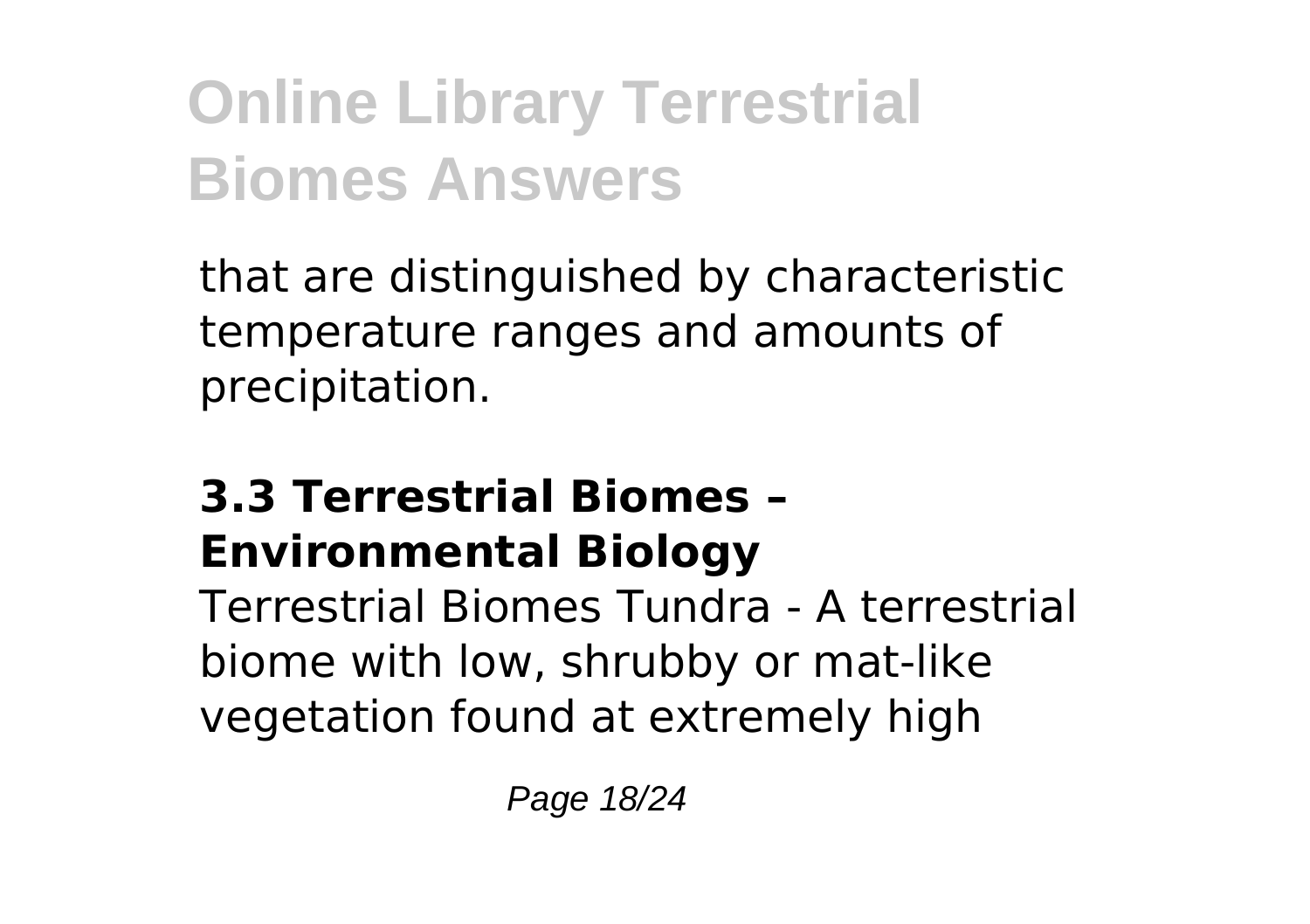latitudes or elevations, near the limit of plant growth. Soils usually subject to...

#### **What are Terrestrial and Aquatic Biomes? | Yahoo Answers**

Answer to Terrestrial Biome - Taigal Choose two organisms (from two different kingdoms) that live in the biome. Describe an adapta...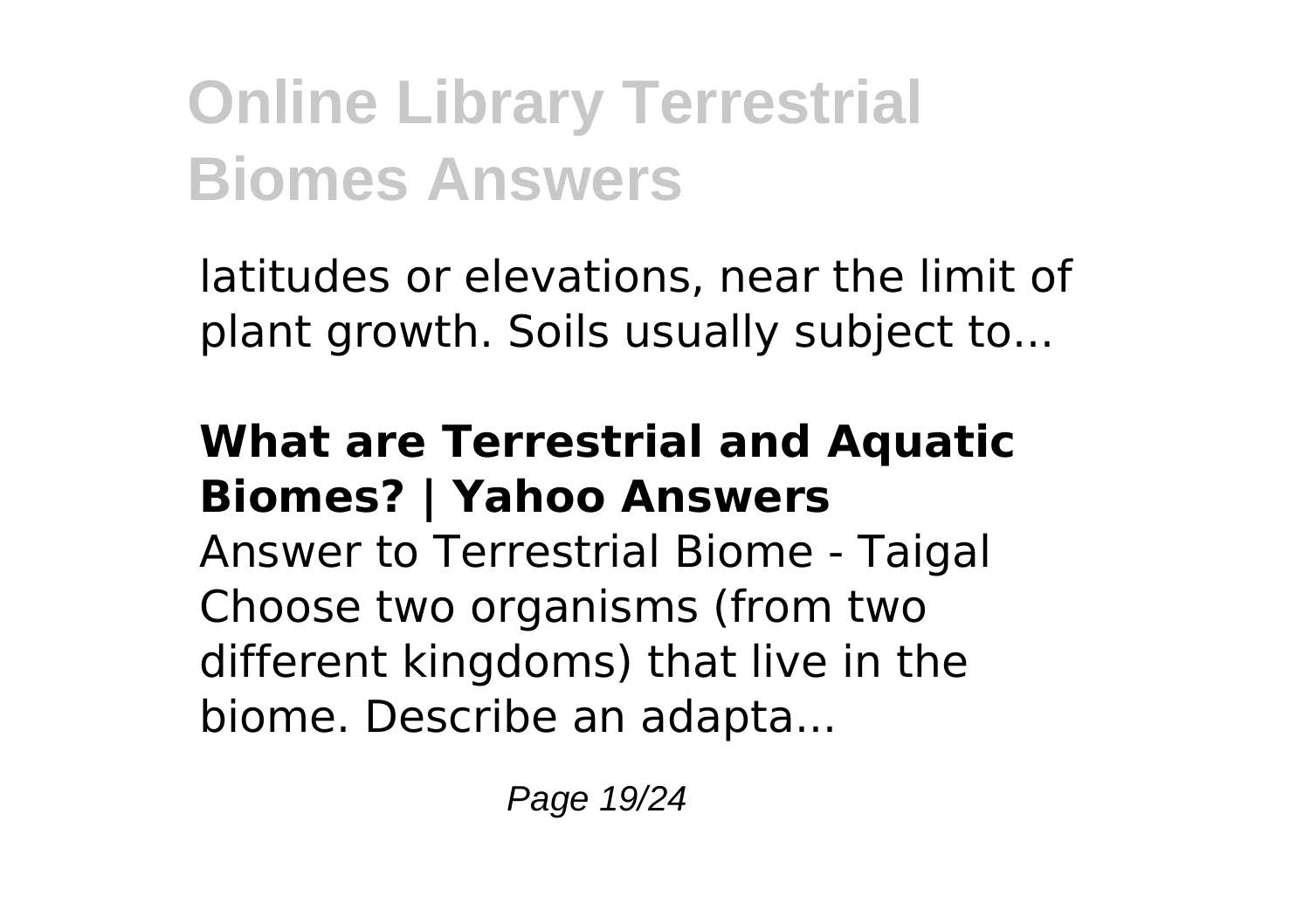#### **Solved: Terrestrial Biome - Taigal Choose Two Organisms (f ...** Terrestrial biomes include all the land areas on Earth where organisms live. The distinguishing features of terrestrial biomes are determined mainly by climate. Terrestrial biomes include tundras, temperate forests and

Page 20/24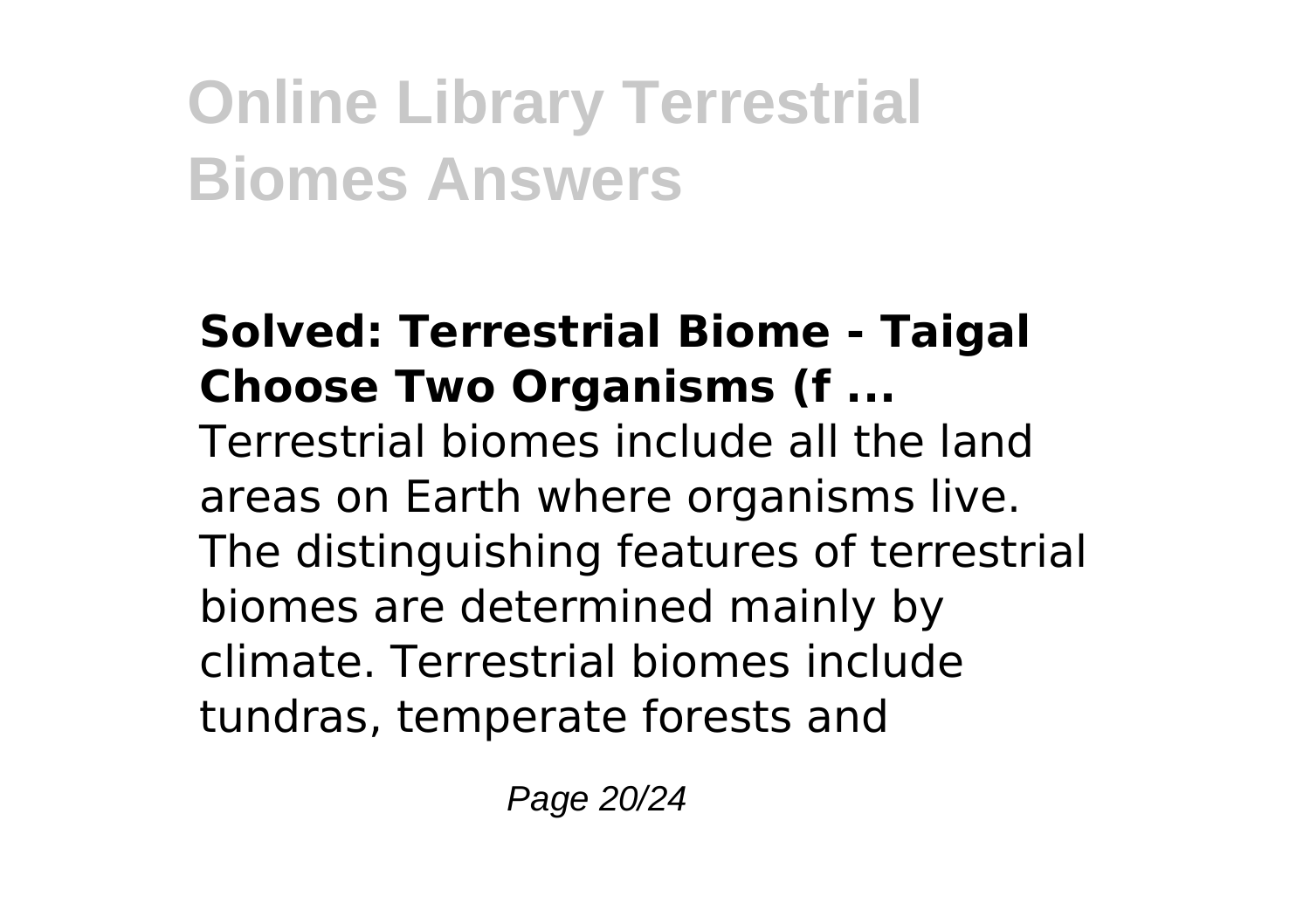grasslands, chaparral, temperate and tropical deserts, and tropical forests and grasslands. Terrestrial Biomes and Climate

#### **Biomes and Climate - CK12-Foundation**

Aquatic biomes include both freshwater and marine environments. There are

Page 21/24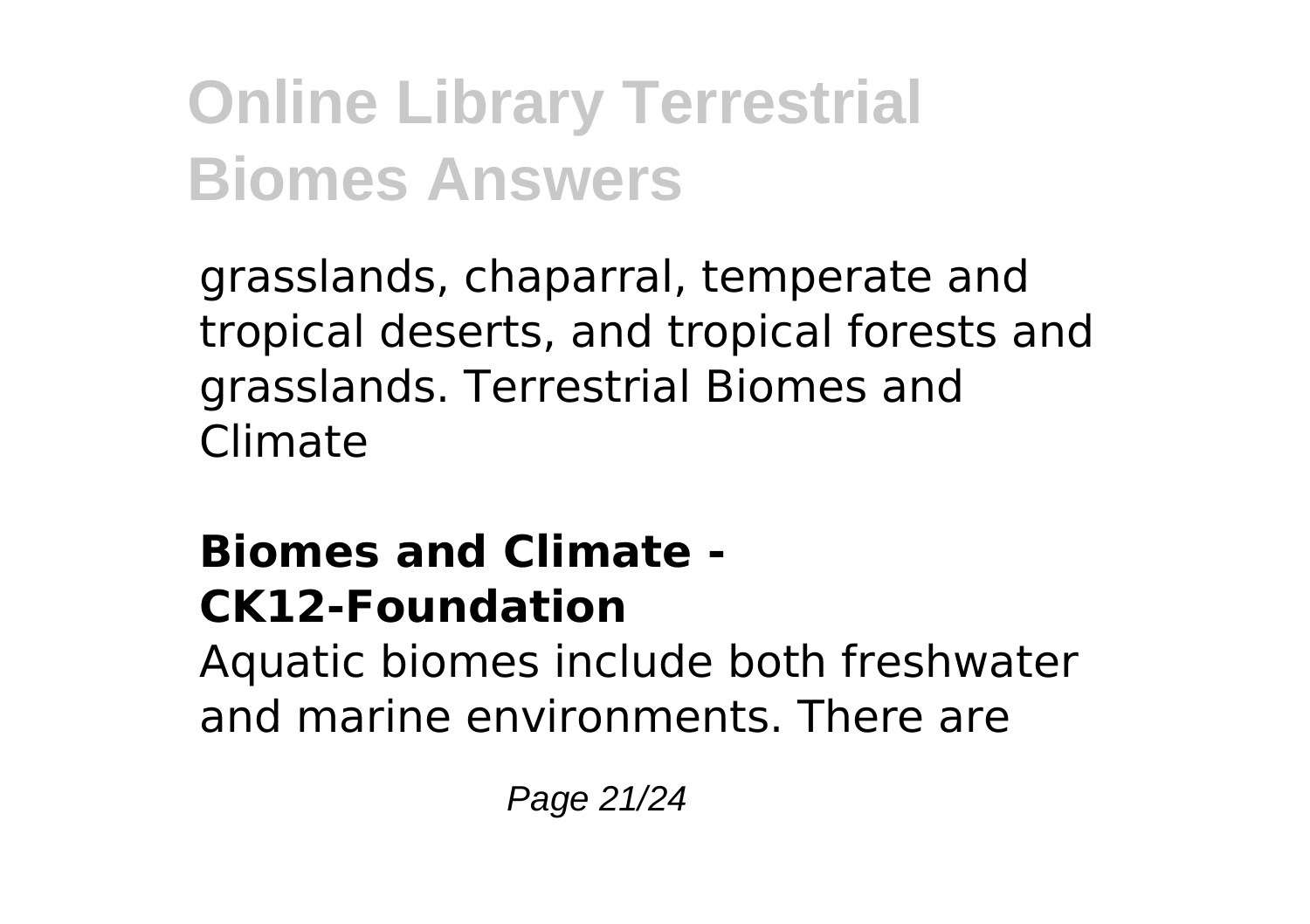eight major terrestrial biomes: tropical rainforests, savannas, subtropical deserts, chaparral, temperate grasslands, temperate forests, boreal forests, and Arctic tundra. The same biome can occur in different geographic locations with similar climates.

#### **Terrestrial Biomes – Concepts of**

Page 22/24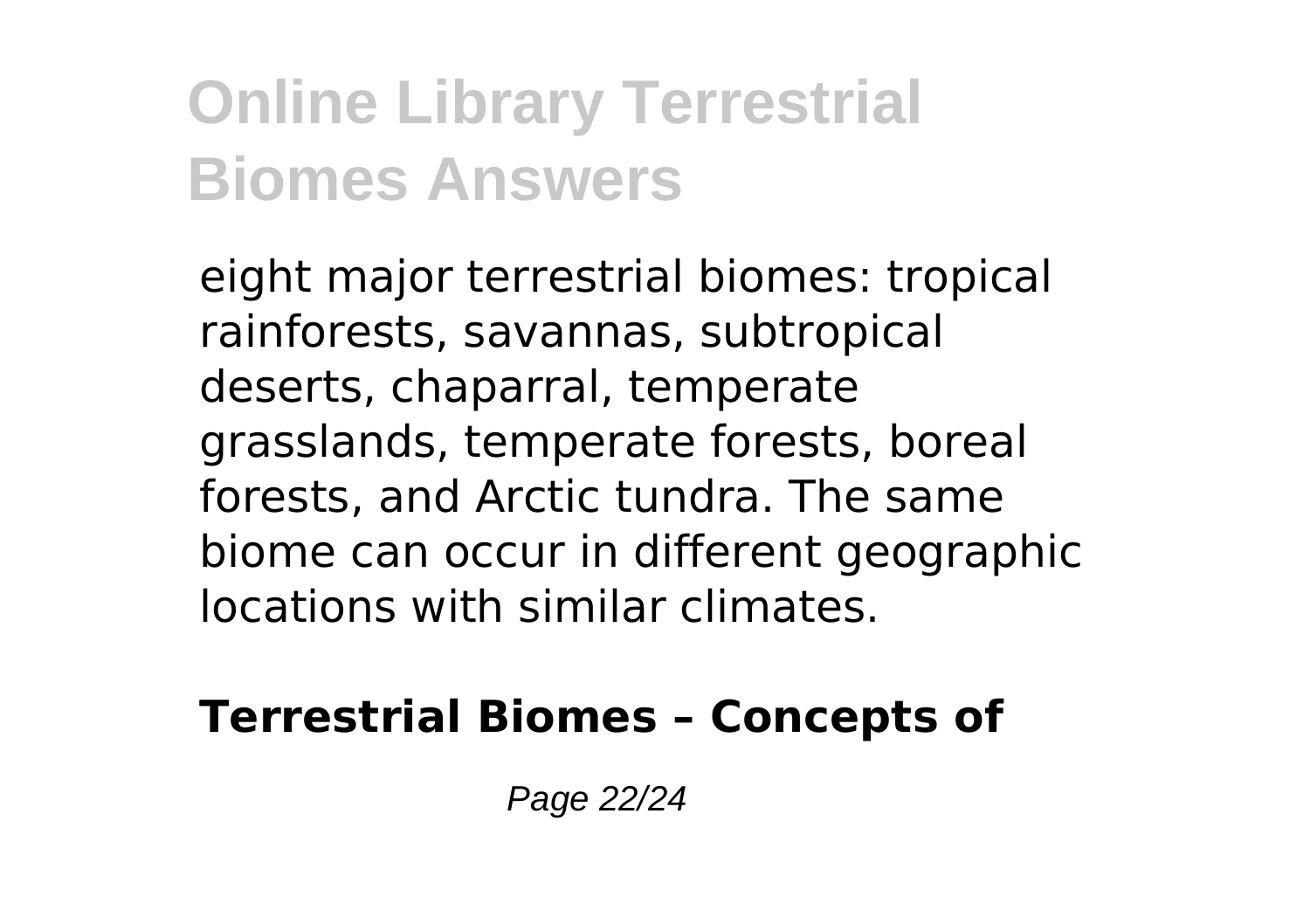### **Biology**

While there are some abiotic and biotic factors in a terrestrial ecosystem that might obscure light (like fog, dust, or insect swarms), usually these are not permanent features of the environment. The importance of light in aquatic biomes is central to the communities of organisms found in both freshwater and